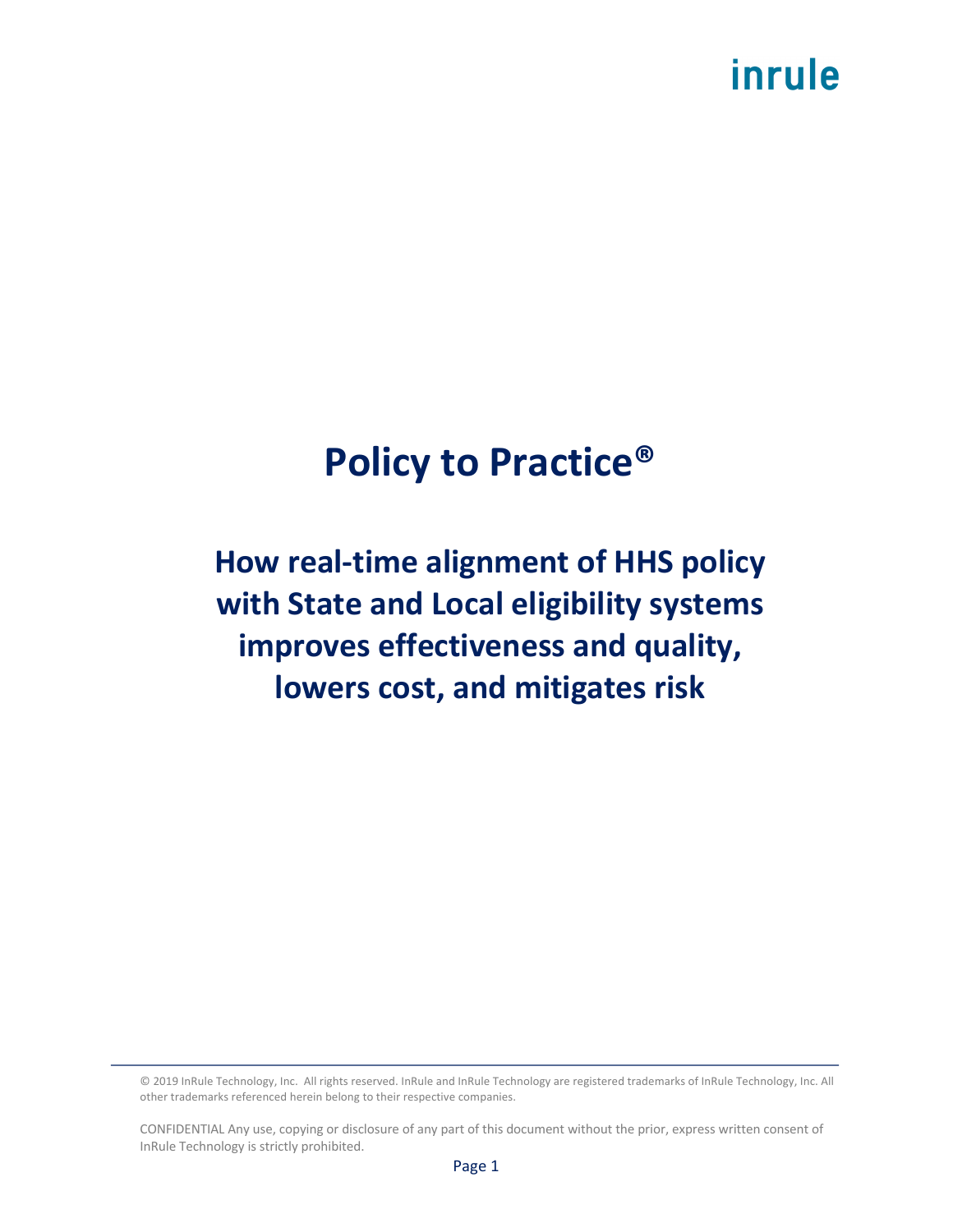| $\label{eq:1} \mbox{Introduction} \,\, \ldots \,\, \ldots \,\, \ldots \,\, \ldots \,\, \ldots \,\, \ldots \,\, \ldots \,\, \ldots \,\, \ldots \,\, \ldots \,\, \ldots \,\, \ldots \,\, \ldots \,\, \ldots \,\, \ldots \,\, \ldots \,\, \ldots \,\, \ldots \,\, \ldots \,\, \ldots \,\, \ldots \,\, \ldots \,\, \ldots \,\, \ldots \,\, \ldots \,\, \ldots \,\, \ldots \,\, \ldots \,\, \ldots \,\, \ldots \,\, \ldots \,\, \ldots \,\, \ldots \,\, \ldots \,\,$ |  |
|-----------------------------------------------------------------------------------------------------------------------------------------------------------------------------------------------------------------------------------------------------------------------------------------------------------------------------------------------------------------------------------------------------------------------------------------------------------------|--|
|                                                                                                                                                                                                                                                                                                                                                                                                                                                                 |  |
|                                                                                                                                                                                                                                                                                                                                                                                                                                                                 |  |
|                                                                                                                                                                                                                                                                                                                                                                                                                                                                 |  |
|                                                                                                                                                                                                                                                                                                                                                                                                                                                                 |  |
|                                                                                                                                                                                                                                                                                                                                                                                                                                                                 |  |
|                                                                                                                                                                                                                                                                                                                                                                                                                                                                 |  |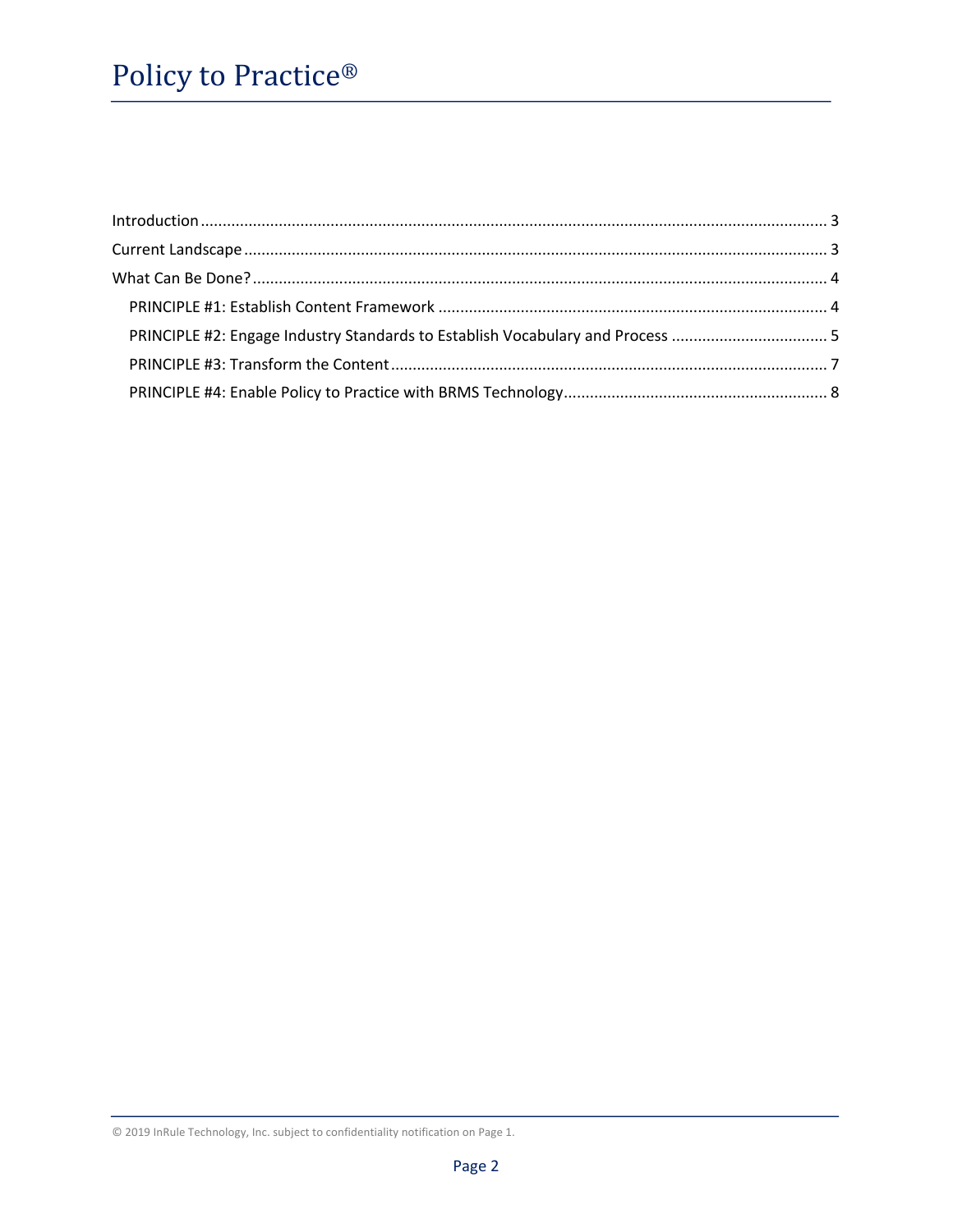#### **Introduction**

**T**he process of determining if and when a person is eligible for one or more public assistance programs such as Medicaid, SNAP, and TANF in any given state or local agency is undeniably complex. In addition, changes in Federal laws migrate in inconsistent and often undocumented ways to state and local systems for determining eligibility. The resulting lack of clarity and precision from Federal Law to the implementation of that law in each state's eligibility systems is expensive and breeds a host of additional risks and complications, including the potential for errors in translation at each step, the inability to ensure that citizens are appropriately granted or denied benefits, and fraud.

In the face of these challenges, government agencies are calling for standards and best practices to ensure that states can deliver the outcome-based, citizen-centric services the systems were designed to serve.

Policy to Practice® is an initiative designed to meet these challenges and those that lie ahead. This article describes how the principles of Policy to Practice deliver the following benefits to government agencies:

- Conforms to Centers for Medicare & Medicaid Services (CMS) Enhanced Funding Requirements: Seven Conditions and Standards enables real-time policy alignment with practice
- Promotes the ability to collaborate across agencies and states
- Improves project effectiveness and quality; lowers maintenance costs
- Mitigates risks, including of inaccuracy of decisions, fraud, and project overruns

This paper also describes how state and local governments can leverage a CMS-mandated technology for more decisive results.

#### **Current Landscape**

"Currently, the majority of business rules [that apply to Medicaid eligibility] are not easily known or accessible. It's hard to understand how some states determine eligibility."

*—Aneesh Chopra, former United States Chief Technology Officer*

Across the country, leaders of Federal, state, and local health and human services (HHS) programs are struggling in the minutia of policy and rules. Traditional project management techniques often result in project cost overruns, the inability to share rules from project to project in an effective way, and the potential for widespread fraud. On May 2nd, 2012, the Federal government announced the biggest-ever Medicare fraud case in which 107 people were accused in scheming to cheat the Medicare system out of \$452 million through fraudulent billing. Project teams work in siloes, attempting to identify their optimum starting points: another state's rules, the existing legacy system rules, or the "start from

scratch" requirements process. They trudge through the web of words and terms to try to match the subject matter expert's (SME) interpretations of such policy and rules. These expressions are then transformed to the systems environment through the traditional development lifecycle, losing precise connection to the originating policy.

Many leaders are now recognizing that if a fundamental change in approach is not taken, we will simply find ourselves in a similar situation in the future.

<sup>© 2019</sup> InRule Technology, Inc. subject to confidentiality notification on Page 1.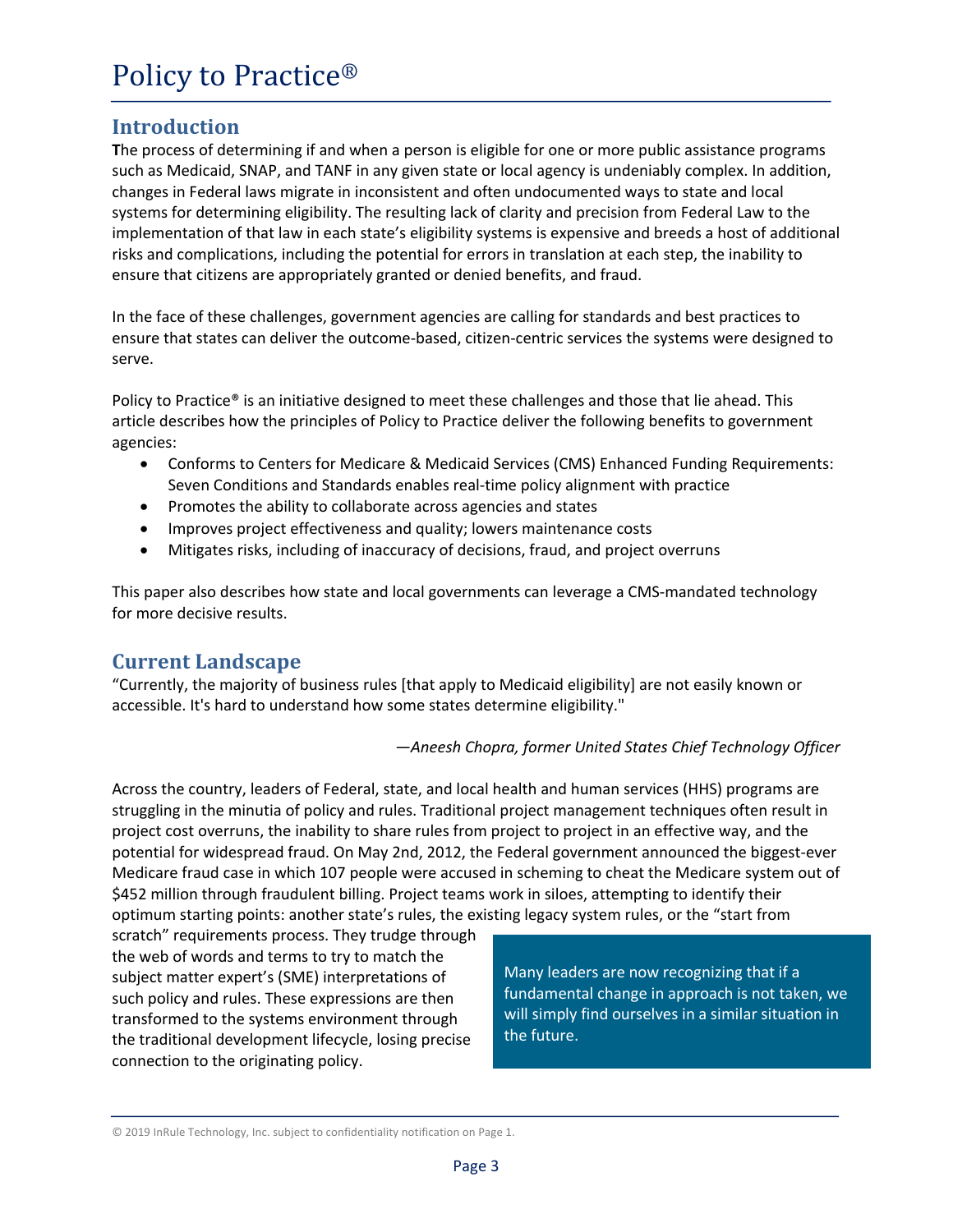The CMS, through its Seven Conditions and Standards are mandating to states that systemic improvement projects utilize a Business Rule Management System (BRMS) to address these issues. While the technical requirements documented in these standards are spoton, leaders recognize that the problem is not just technical; it is also and perhaps primarily a process problem. Good technology requirements can provide a firm foundation, but to improve States' abilities to effectively deliver services to increasing populations, the process must change to enable real-time policy alignment with practice.



#### **What Can Be Done?**

In 2011, InRule Technology launched its Policy to Practice™ initiative in an effort to address both the technical and business process challenges in the HHS Eligibility space. Policy to Practice provides four principles that provide roadmap to meeting the challenges of HHS Eligibility Systems.

- 1. Establish a Content Framework
- 2. Engage Industry Standards to establish Vocabulary and Process
- 3. Transform the Content
- 4. Enable with Technology

#### **PRINCIPLE #1: Establish Content Framework**

InRule Technology identified eight "libraries" in which key government policy, regulation and rules originate. These libraries include Federal Law, U.S. Code and Acts, Federal Register, the Code of Federal Regulations, State Law, State Administrative Code, State Plans for Medical Assistance, and HHS Operations and Practice.

The content from these libraries and the relationship of the content from one library to another informed the framework design. A key factor of the framework is its ability to establish and maintain a "line of sight" to ensure that policies and policy changes at the highest level (Federal Law) are accurately reflected in of HHS Operations and Practice. This means a precise linking content from one library to similar or related content in other libraries to support referenceability and traceability.

<sup>© 2019</sup> InRule Technology, Inc. subject to confidentiality notification on Page 1.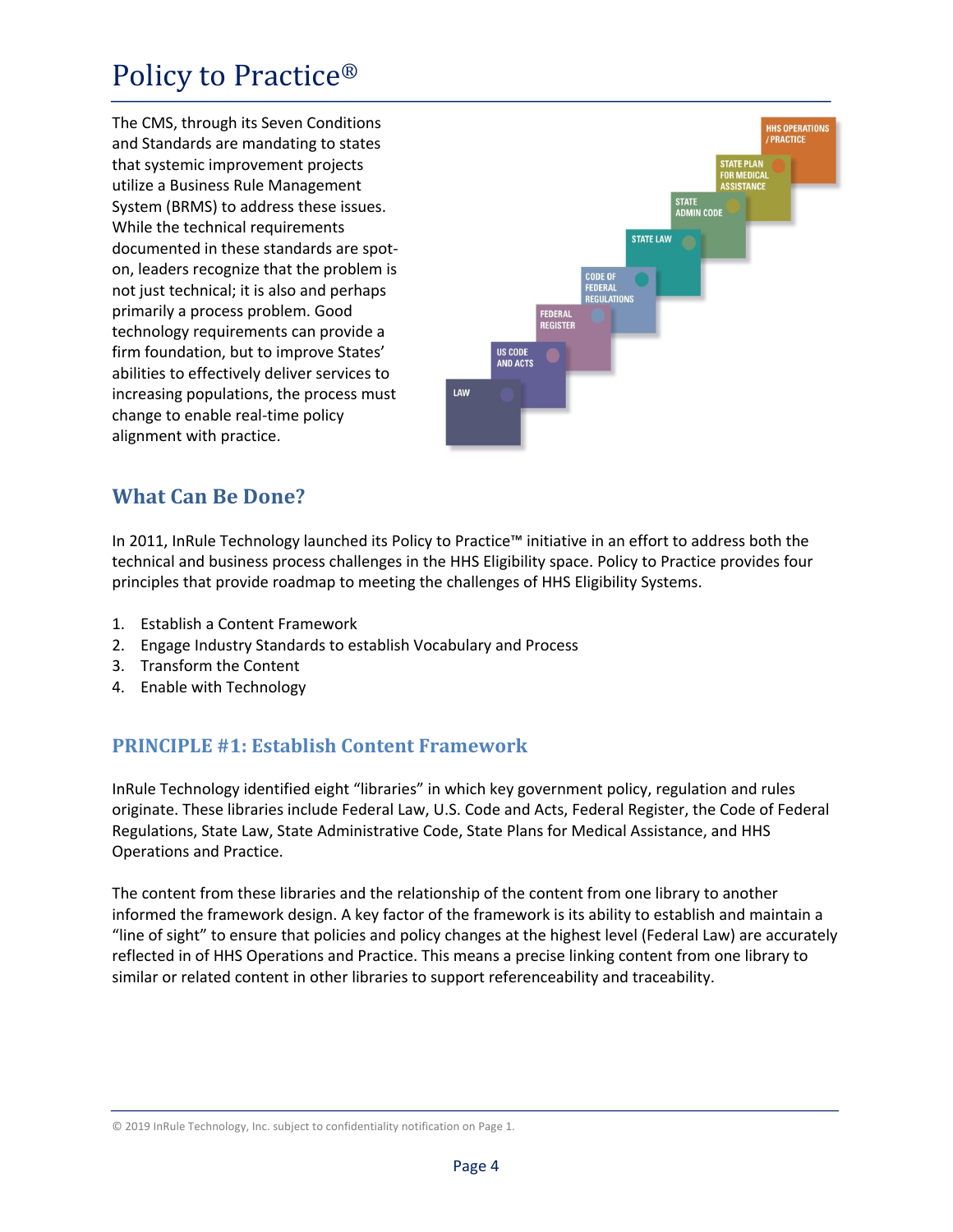

#### **PRINCIPLE #2: Engage Industry Standards to Establish Vocabulary and Process**

Incorporate Industry and Federal Guidance. Defining consistent vocabulary across all libraries is a cornerstone of Policy to Practice. Currently, different libraries (and the technical systems that support them) use inconsistent vocabulary, resulting in ambiguity, errors, and difficulty in sharing information among different systems and agencies. The higher cost and lower quality resulting from inconsistent vocabulary is driving the development of HHS vocabulary standards such as the Human Services National Information Exchange Model (NIEM) and National Human Services Interoperability Architecture (NHSIA.)

Using one of these emerging standards can provide an excellent starting point to creating a standard vocabulary. However, because states have specific requirements and there is no single accepted standard, states may choose to build a custom or hybrid vocabulary based on the emerging standards.

To enable consistent and shared vocabulary from the state enterprise to the many organizations within the state, Policy to Practice provides a Vocabulary Matrix. A Vocabulary Matrix includes a standard vocabulary dictionary as well as a matrix that defines, links and differentiates similar and related terms from multiple Libraries and systems. The matrix ensures accurate understanding and usage of vocabulary and terms,

promotes transformation toward the vocabulary standard, and ensures ongoing consistent use of terms.

| <b>NIEM IEPD</b>           | <b>NHSIA</b>                   | <b>AGENCY A</b>     | <b>POLICY TO PRACTICE</b> |
|----------------------------|--------------------------------|---------------------|---------------------------|
| <b>CasePerson.LastName</b> | PersonName.lastName            | <b>Client.1Name</b> | <b>Person.LastName</b>    |
| PersonDem.DOB              | PersonDemographics.dateOfBirth | Client.dob          | <b>Person.BirthDate</b>   |

© 2019 InRule Technology, Inc. subject to confidentiality notification on Page 1.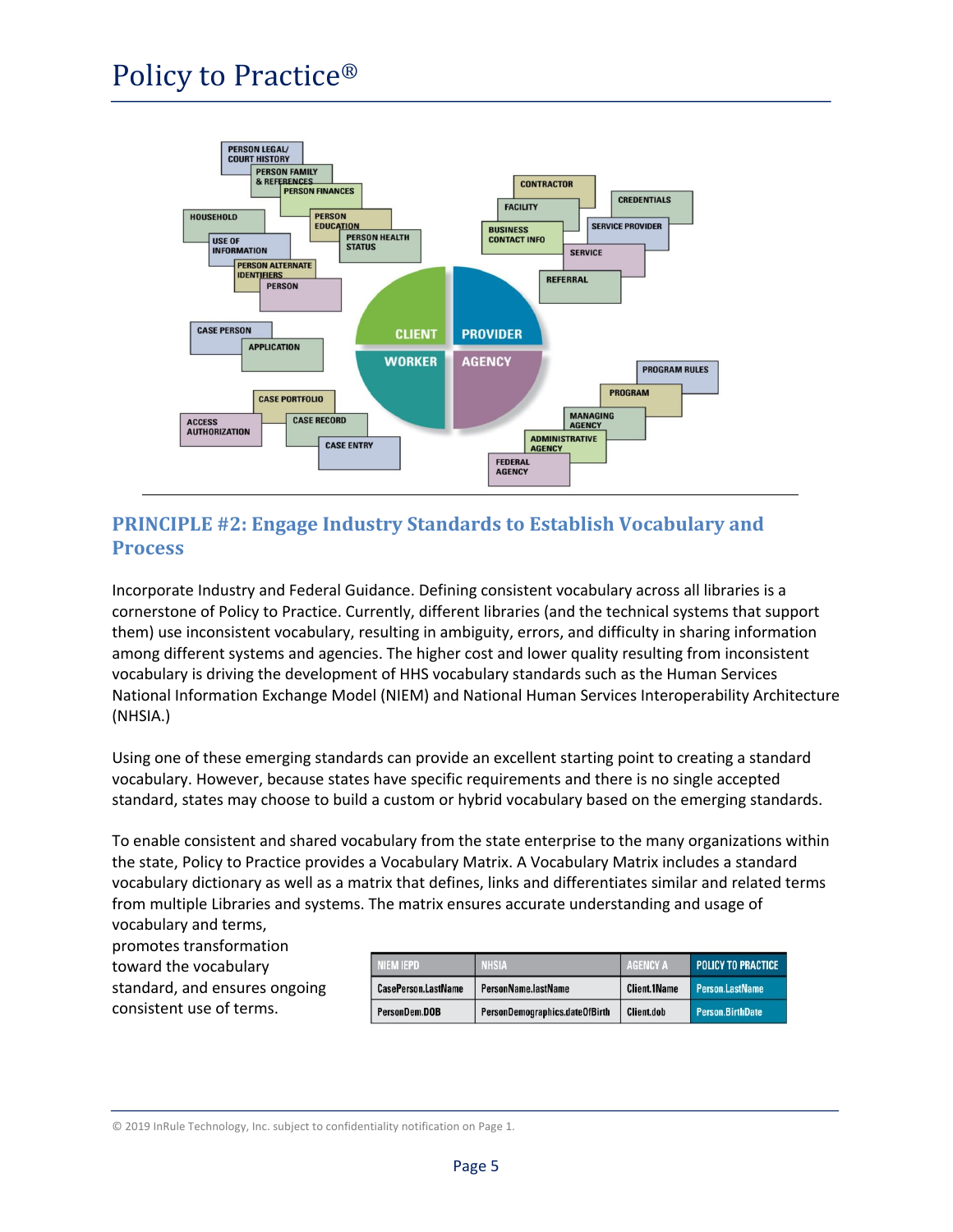

Figure 4: Example from MITA Business Process: Inquire Member Eligibility Business Process

The other key asset type in the content libraries is the business process. Recent leadership from CMS around the Medicaid Information Technology Architecture (MITA) and the Exchange Reference Architecture (ERA) derived to support the Patient Protection and Affordable Care Act (PPACA) has established a solid foundation to understand the business processes supporting HHS Eligibility. Analysis of publicly available HHS model and process artifacts identified many processes with complex decision points.

These frequently cited decision points have been identified as candidates for decision services based on their prevalence of rules, calculations, and/or complex decision logic. Once decision logic has been identified and externalized, it can be managed as a decision service within a BRMS.

For example, in Figure 4, the MITA Inquire Member Eligibility Business Process contains two rules sets that have been exposed as a decision service with Policy to Practice. This is significant in the context of movement toward Service Oriented Architectures (SOA). The concept of a decision service is the basis of the "MAGI in a box" concept: managing the MAGI calculation as a decision service, transparent, centrally managed, shareable among agencies, and optionally hosted in the cloud.

Establishing standards for Vocabulary and Process promotes the ability to collaborate across agencies and states and improves project effectiveness and quality.

<sup>© 2019</sup> InRule Technology, Inc. subject to confidentiality notification on Page 1.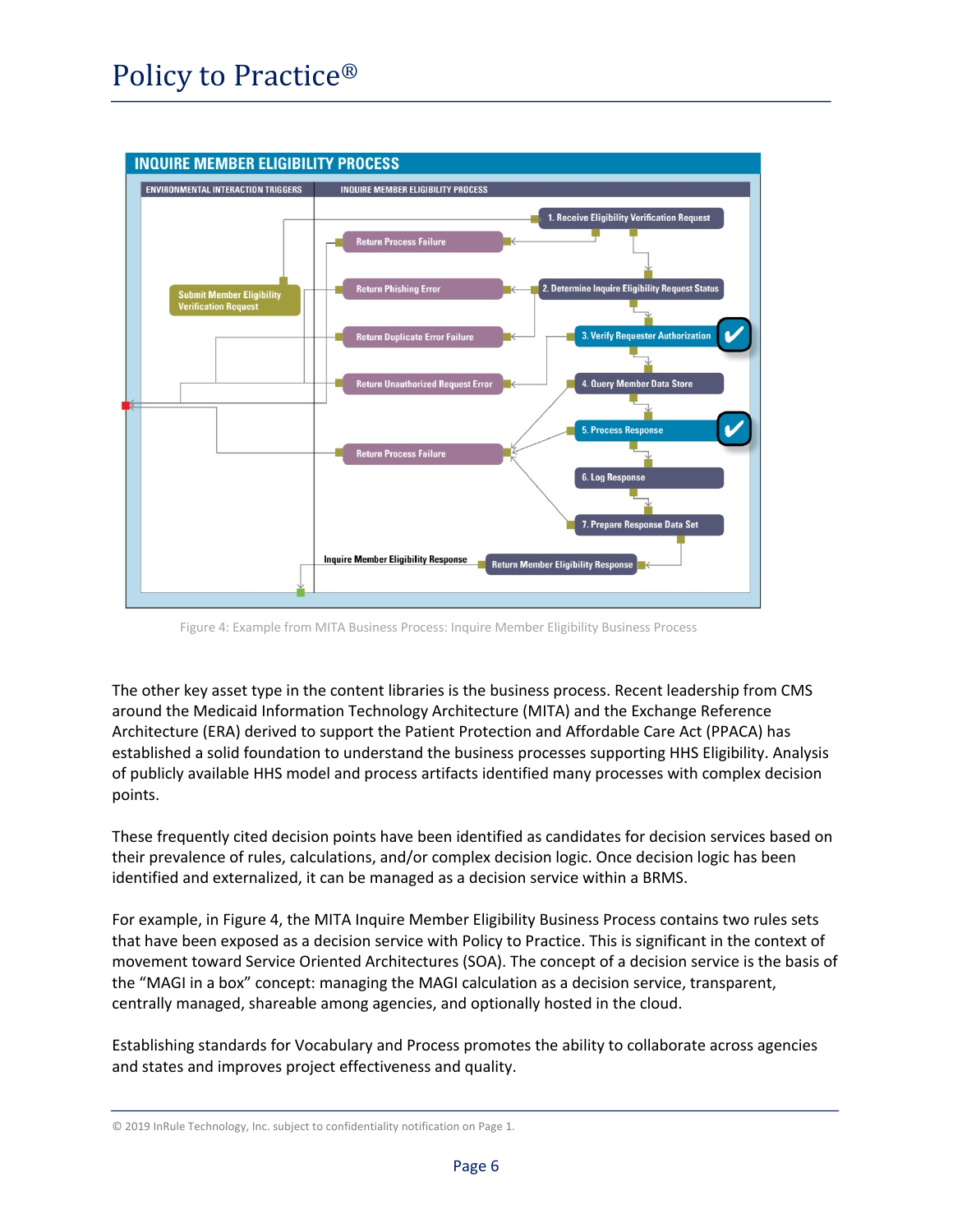#### **PRINCIPLE** #3: **Transform** the Content

With the Content Framework and Vocabulary and Process Standards in place, agencies are now ready to transform content to Policy to Practice, resulting in a line of sight from Federal Policy to agency practice. The method to dissect and propagate Federal legislation into a State or local program is to parse, deconstruct, and transform the native legislative and corresponding regulatory content.

Parsing content reduces highly complex laws and corresponding regulations into manageable segments, while retaining a line of sight to the original source language. No translation or interpretation is applied to the source language, which supports development of a common audit trail.

Deconstruction begins once the target document or document section has been parsed. The deconstruction methodology is critical to establishing an accurate allocation of the document's content as well as the scalability of the output. Basic deconstruction methodology starts with a common framework where every element contained in a parsed segment can be consistently allocated.

The final step, Transformation, maps the deconstructed content to a common standard, which



Figure 5: Example of PDT to extract "MAGI-in-a-Box"

enables developers to build solutions that consistently align the array of requirements established by the legislation and corresponding regulations.

Transformation is where the line of sight from Federal Agency to citizens being served is established; it is this step that provides the information that enables technology to deliver real-time policy alignment with practice.

© 2019 InRule Technology, Inc. subject to confidentiality notification on Page 1.